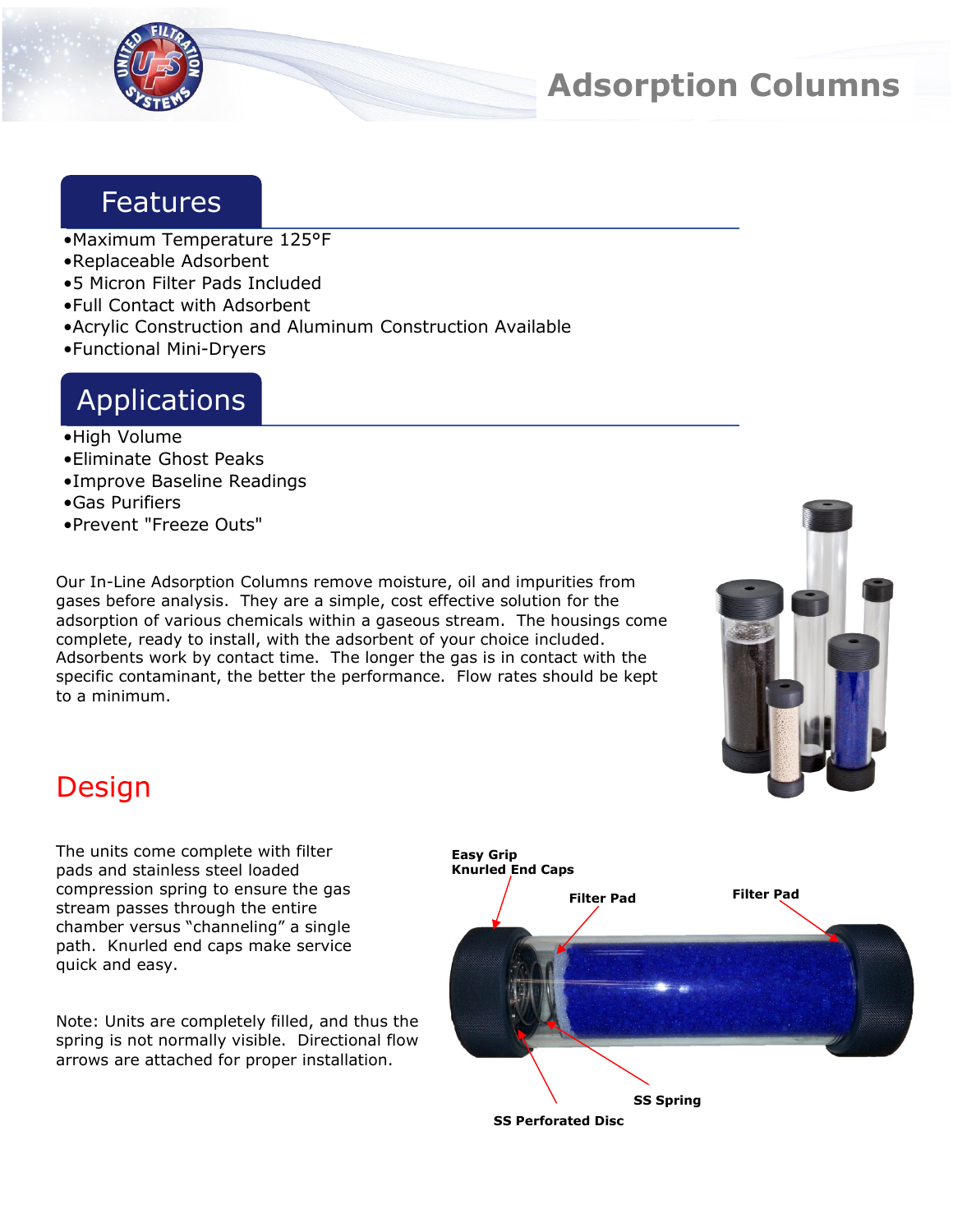# Acrylic Body – 1/4" NPT



| <b>Model Number</b>  | <b>Replacement</b><br><b>Adsorbent</b> | <b>Volume</b><br>(cc) | <b>Pressure</b><br>(psig) | <b>Tube</b><br><b>OD</b> | Cap<br><b>Diameter</b> | <b>Overall</b><br>Length |
|----------------------|----------------------------------------|-----------------------|---------------------------|--------------------------|------------------------|--------------------------|
| IACH-38-150-80-XX    | RBIA-80-XX                             | 80                    | 80                        | 1.50''                   | 1.77''                 | 5.91''                   |
| IACH-38-250-160-XX   | <b>RBIA-160-XX</b>                     | 160                   | 80                        | 1.50''                   | 1.77''                 | 9.84''                   |
| IACH-50-200-215-X    | <b>RBIA-215-XX</b>                     | 215                   | 70                        | 1.97"                    | 2.36''                 | 7.87''                   |
| IACH-50-350-440-XX   | RBIA-440-XX                            | 440                   | 70                        | 1.97"                    | 2.36''                 | 13.78"                   |
| IACH-70-250-610-XX   | <b>RBIA-610-XX</b>                     | 610                   | 40                        | 2.75''                   | 3.15''                 | 9.84''                   |
| IACH-70-450-1255-XX  | RBIA-1255-XX                           | 1255                  | 40                        | 2.75''                   | 3.15''                 | 17.72"                   |
| IACH-70-650-1900-XX  | RBIA-1900-XX                           | 1900                  | 40                        | 2.75''                   | 3.15''                 | 25.59"                   |
| IACH-100-350-2015-XX | RBIA-2015-XX                           | 2015                  | 30                        | 3.94''                   | 4.33''                 | 13.78"                   |
| IACH-100-450-2700-XX | RBIA-2700-XX                           | 2700                  | 30                        | 3.94''                   | 4.33''                 | 17.72"                   |
| IACH-100-650-4100-XX | RBIA-4100-XX                           | 4100                  | 30                        | 3.94''                   | 4.33''                 | 25.59"                   |

Notes: (1) Replace "XX" with adsorption grade required: CC, 4A, 13X, SG, DR, MB, PP, HO, SB, CS

## Aluminum Body – 1/2" NPT



| <b>Model Number</b> | <b>Replacement</b><br><b>Adsorbent</b> | <b>Volume</b><br>(cc) | <b>Pressure</b><br>(psig) | <b>Tube</b><br><b>OD</b> | Cap<br><b>Diameter</b> | <b>Overall</b><br>Length |
|---------------------|----------------------------------------|-----------------------|---------------------------|--------------------------|------------------------|--------------------------|
| IAAH-1/2"-800-XX    | RBIA-800-XX                            | 800                   | 250                       | 3.47''                   | 4.00''                 | 8.00''                   |
| IAAH-1/2"-1600-XX   | RBIA-1600-XX                           | 1600                  | 250                       | 3.47''                   | 4.00''                 | 15.00"                   |

Notes: (1) Replace "XX" with adsorption grade required: CC, 4A, 13X, SG, DR, MB, PP, HO, SB, CS

**Our adsorption products come filled and sealed with your choice of material. Simply add the adsorbent code as a suffix to the model number: (Example: IAAH-1/2-800-MB)**